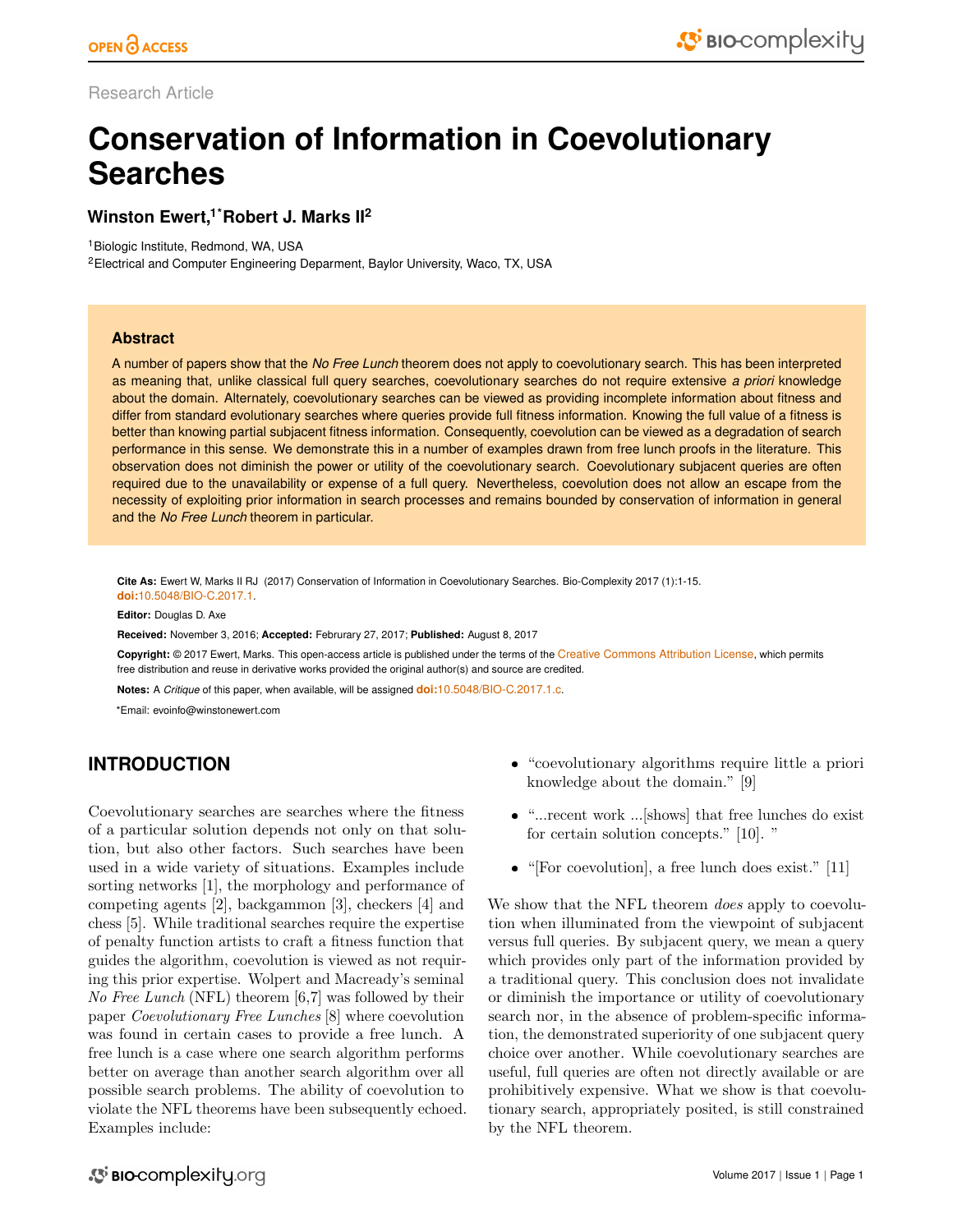Conventional search algorithms, including evolutionary search, require prior knowledge because of the conservation of information (COI) principles pioneered by Mitchell's analysis of unbiased generalization (1980) [\[12\]](#page-14-9), Schaffer's Law of Conservation of Generalization Perfor-mance (1994) [\[13\]](#page-14-10), and Wolpert & Macready's No Free Lunch theorems  $(1995)$  [\[6,](#page-14-3)[7\]](#page-14-4). Without problem-specific information, no specified algorithm will succeed better on average than any other [\[14–](#page-14-11)[16\]](#page-14-12). An algorithm must "pay" for success on one problem with poor performance on another problem.

Mathematical justification for the success of coevolutionary algorithms has been offered in the form of free lunches [\[8](#page-14-5)[,17](#page-14-13)[–19\]](#page-14-14). The NFL theorem is said not to apply to the case of coevolutionary algorithms. A free lunch, though, refers to a pair of algorithms which have differing performance even when averaged across all possible search problems. In this sense some coevolutionary algorithms appear to obtain free lunches and are better than other algorithms even when problem-specific information is not exploited. Coevolution thus appears to escape the "curse" of COI and does not require the use of a priori knowledge to solve search problems.

However, for COI results to apply in the case of conventional search but not in the case of coevolution is odd. Coevolution would appear to be at odds with COI results. What is different about these coevolutionary searches that allows them to not require prior information? The answer is that coevolution queries inferior or subjacent fitnesses that are combined into estimates of full fitness queries. The analysis of coevolution by others demonstrates there is the appearance of a free lunch when the space of subjacent fitness values is analyzed in the same way conventional NFL theorems are derived. This subjacent space, however, contains inferior information with respect to full fitness values. From the viewpoint of the space of full queries in coevolutionary searches, COI theorems still apply. In this sense, the NFL is applicable to coevolution. Nevertheless, coevolution has been shown to be effective in numerous cases and our results should no way be construed to discredit coevolution as a viable and useful approach to optimization. Multiple subjacent queries, for example, can come at a cheaper cost when compared to full queries. Full queries can be available only through repeated subjacent queries.

## **1. PRIOR WORK**

A number of purported free lunch results have been presented. Many introduce some sort of assumption, restricting the set of possible search problems. Examples include low complexity [\[20](#page-14-15)[,21\]](#page-14-16) and fitness function smoothness [\[16,](#page-14-12)[22\]](#page-14-17). Although authors often describe these results as "free lunches," lunch is in truth paid for by the introduction of an assumption or restriction of the set of possible functions. Furthermore, some results suggest limitations on the usefulness of such assumptions [\[23\]](#page-14-18). Other free lunches make use of relative performance metrics [\[7](#page-14-4)[,24\]](#page-14-19). Yet others demonstrate free lunches by considering algorithms which select a nonoptimal solution found despite having gathered enough information to select the optimal solution. For example in multiobjective optimization, memory constraints may prevent storing enough information to choose the best result [\[19\]](#page-14-14). But such constraints only decrease the performance of the algorithm. Any of these free lunches may be worthy of future study, but are not our concern here.

Search on non-trivially sized problems has been shown to be hopeless without exploiting problem-specific information. Because a coevolutionary search is necessarily less effective per query than a full query search, coevolutionary search suffers from the same restrictions.

The existence of free lunches is independent of the monotonicity of the solution concept [\[25\]](#page-14-20). A search has a monotonic solution concept if it is well behaved: performance does not degrade with additional queries. However, since this is independent of the existence of a free lunch, it suggests that free lunches do not derive from ill-behaved solution concepts.

The terminating free lunch theorem [\[26\]](#page-14-21) considers a special case of coevolutionary algorithms where it is possible to prove that a candidate solution is invalid before having finished evaluating all the queries about that solution. When all algorithms make use of the same criterion for terminating, they will all have the same performance. In effect, all strategies for deciding which candidate solutions to investigate have the same performance. Any difference in performance results from differing strategies in selecting the queries related to those candidate solutions.

# **2. BACKGROUND**

The full query NFL framework models the search process as one which makes a series of full queries to determine the values of a fitness function at various candidate solutions. Each query is a test which determines the exact fitness or cost of a particular candidate solution. After performing the test, all relevant details about the search algorithm are known. In the case of coevolution, rather than having a query provide the exact full fitness, each query only obtains partial information about the fitness of a candidate solution. While the full query NFL assumes that queries are "clear," under coevolution the queries are "muddy." We call the clear queries full and the muddy ones *subjacent*. A subjacent query contains less information than a full query.

A generalization of the coevolutionary search is shown in Figure [1.](#page-2-0) There are a number of candidate solutions each of which is represented by a row of a subjacent fitness matrix. Previous queries of the fitness populate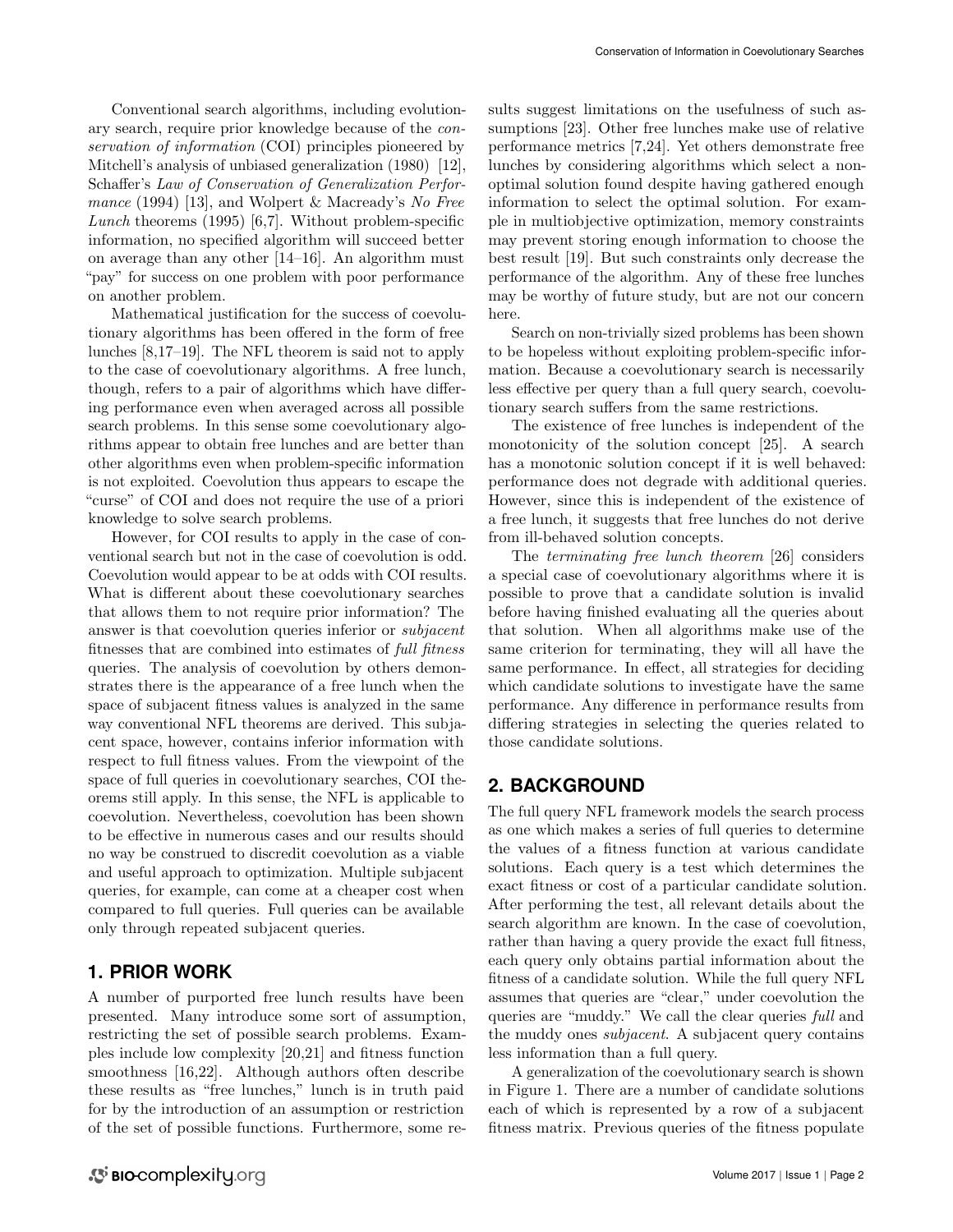

<span id="page-2-0"></span>**Figure 1: Coevolutionary search. doi:**[10.5048/BIO-C.2017.1.f1](http://dx.doi.org/10.5048/BIO-C.2017.1.f1)

the partially filled matrix. Results of known subjacent fitness values are projected onto the solution concept space. Projection often consists of aggregation operations including min, average, median and max. When a candidate solution is completely characterized, a row has essentially been successfully characterized by a single full fitness value.

The vector in the solution concept space on the right in Figure [1](#page-2-0) is itself assessed to give the best solution. If, for example, the row projection in the subjacent fitness matrix is a minimum and the column aggregation in the solution concept space is a maximum, we have a classical maximin (maximum of minimums) optimization problem.

The coevolutionary search algorithm examines the status of query values in the subjacent fitness matrix to decide where the next subjacent query should be taken. The NFL might lead us to expect that without external knowledge about the target being sought, there would be no difference where in the matrix the next sample is taken. In the case of the subjacent query matrix, though, it does matter [\[8\]](#page-14-5).

## **2.1 Examples**

#### **2.1.1 Maps**

We begin with a high level example of subjacent queries. Imagine searching through a large library for a book which contains a treasure map hidden between two pages of a book. If you quickly flip through the pages in the book, you may miss the map or mistakenly believe that an old shopping list is the map. It takes multiple queries or flips through the book to conclusively determine whether or not it contains the map. There is a trade-off between thoroughly searching a few books and

partially searching many books. A full query NFL search assumes that checking a book for the map consumes a single query. A coevolutionary search assumes that it takes several queries to conclusively determine whether or not the map is inside a book. The difference between full query and coevolutionary search is precisely that coevolutionary queries only provide partial information about a candidate solution.

#### <span id="page-2-1"></span>**2.1.2 Product Testing**

<span id="page-2-2"></span>A simple example using the subjacent fitness matrix in Figure [1](#page-2-0) is shown in Figure [2.](#page-3-0) Eight formulas of insecticides labeled A through H are to be tested on the nine different bugs. An insecticide is either effective on eradicating a pest (PASS) or not (FAIL). The insecticide must be effective on all the pests in order to pass the overall test. If all tests are performed, the subjacent fitness matrix would be as shown. The vertical aggregation is a logical AND so one failure disqualifies a candidate insecticide. We test formula A on roaches where it works and then on ants where it doesn't. There is no need to do any more tests on formula A so we begin to test formula B until it also fails on ants. If all eight formulas are to be tested sequentially from left (roaches) to right (centipedes), inspection of the subjacent fitness matrix reveals only 22 of the 72 available subjacent fitness values need to be queried to determine the full query values listed in the rightmost "Grade" column in Figure [2.](#page-3-0) As the coevolutionary search progresses, not all remaining subjacent queries are equally useful. There is no need to further test an insecticide in a row where a failure has been recorded.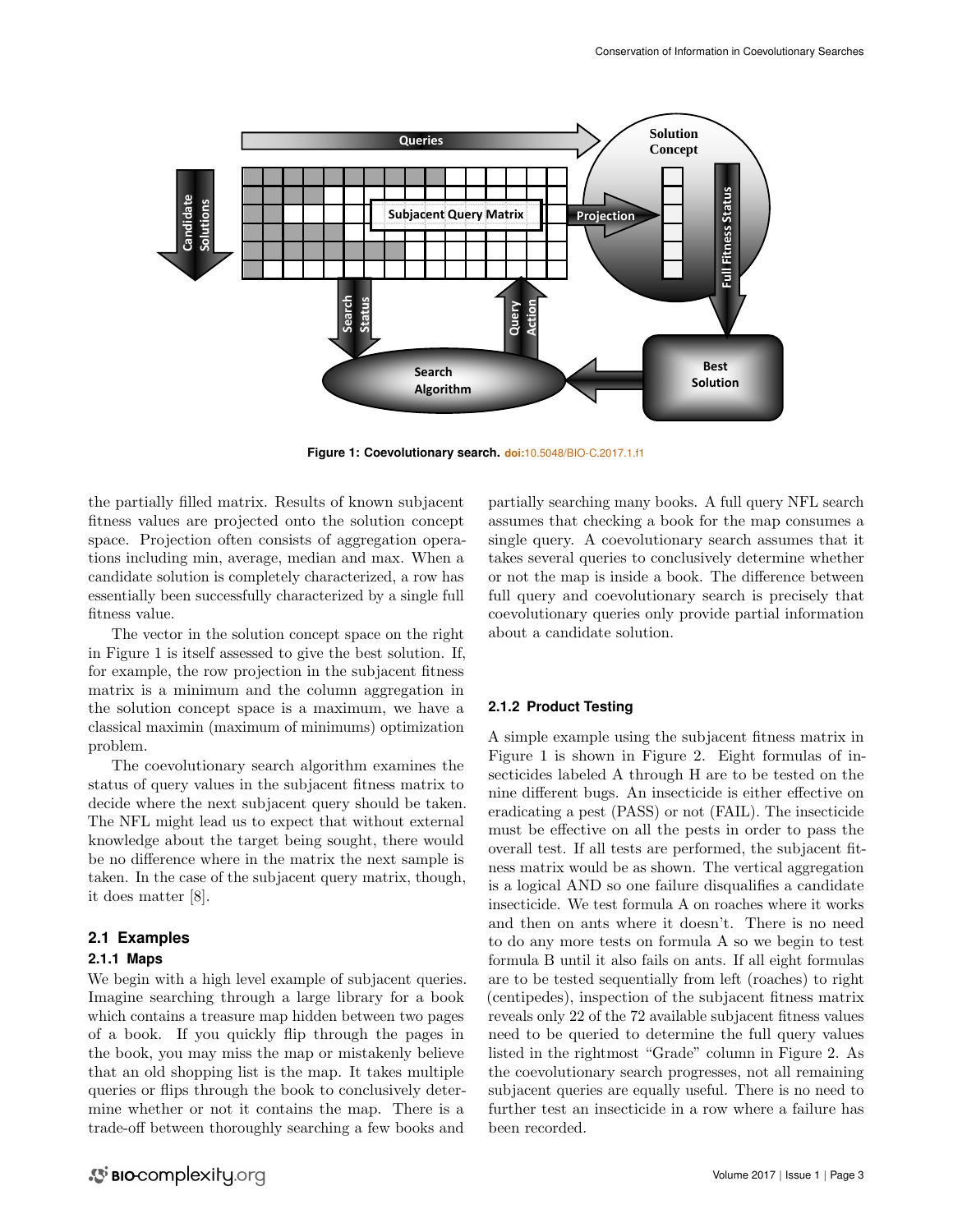

<span id="page-3-0"></span>**Figure 2: A search matrix for product testing.** A candidate succeeds if all the test cases for that solution passes. **doi:**[10.5048/BIO-](http://dx.doi.org/10.5048/BIO-C.2017.1.f2)[C.2017.1.f2](http://dx.doi.org/10.5048/BIO-C.2017.1.f2)



<span id="page-3-1"></span>lution candidate C will win, on the other hand, if box a exceeds 59, **Figure 3: An example where a problem context clearly reveals some subjacent queries will contain more information than others.** The subjacent queries for the shaded boxes have not yet been made. The two boxes marked X are useless. They need never be queried because, whatever values they yield, B will never beat A. Sono more queries are required to determine whether A, B or C is the winner. **doi:**[10.5048/BIO-C.2017.1.f3](http://dx.doi.org/10.5048/BIO-C.2017.1.f3)

#### **2.1.3 Median Search**

Another illustrative example is shown in Figure [3.](#page-3-1) There are three classrooms, A, B and C and each has five students. Which classroom has the oldest students? For the row projection, we choose the median operation. Every time we perform a query, we pay a fixed fee to the student for their age information. Our study thus far is shown in Figure [3.](#page-3-1) All five students have been queried in Classroom A and the median age is 59. Classrooms B and C each have three queries to the subjacent fitness matrix resulting in the full query estimates of 46 and 33 respectively. There are four students remaining to be queried. How do we best spend our money? A simple calculation shows that the biggest median possible for Classroom B is 55. This would happen even if the remaining two students were each 100 years old. Thus, any additional query in Classroom B is a waste of money because no outcomes exist that will exceed the median age in Classroom A. Classroom C, on the other hand, could be the winner or tied if both of the remaining students are 59 or older. The path to finding the best solution is now clear. We first query a student in Classroom C. If the age is less than 59, we are done.

Classroom A wins no matter how old the fifth student in Classroom C. However if the queried student is 59 or older, the winner (Classroom A or Classroom C) will be decided by the fifth and final query in Classroom C. The two unanswered queries in the boxes marked X in Figure [3](#page-3-1) are useless. The queries  $a$  and possibly  $b$ , on the other hand, will determine the winner. Not all subjacent queries are created equal.

#### **2.2 Observations**

In the product testing Example [2.1.2,](#page-2-1) the full fitness values can be found exactly using only a portion of the subjacent fitness matrix. In the median search Example [2.1.3,](#page-2-2) only a portion of available subjacent queries are needed to exclude with certainty a candidate solution from further consideration. Often, an estimate of the full fitness value will be made by choosing subjacent queries using probabilistic measures to minimize the uncertainty of the full fitness estimate. In general, the chosen assessment operations impose a structure on the subjacent fitness matrix revealing that some future queries will be probabilistically more useful than others.

From the perspective of full fitnesses in the solution concept space, the NFL still applies. Given a space of median class ages, finding the maximum is same as finding the ace of spades in a well shuffled deck of cards. One search algorithm will perform on average as well as any other.

# **3. ANALYSIS**

#### <span id="page-3-2"></span>**3.1 Foundations**

A search is a process which selects a solution from a set of potential solutions,  $\Omega$ . Previous work has considered selecting a champion from a tournament [\[8\]](#page-14-5), or choosing a solution configuration [\[18\]](#page-14-22) in either case being equivalent to selecting from the set of possible solutions. Some set  $T \subset \Omega$ , is consider to be the target. A search succeeds if it selects a solution  $\omega \in T$ . Each row in the query matrix tables above corresponds to a potential solution. The performance of a search algorithm relative to a baseline search can be measured using *active information* [\[27\]](#page-14-23).

$$
I_+=-\log_2\frac{p}{q}
$$

where  $p$  is the probability of the baseline search being successful and  $q$  is the probability of success for the comparative search. Typically, the baseline search is taken to be a single random guess made uniformly over the search space,  $\Omega$ . This means that  $p = \frac{|T|}{|Q|}$  $\frac{|I|}{|\Omega}$ .

A search which performs better than the random guess requires information sources. Something must account for its ability to locate the target with better than random probability. Commonly, this takes the form of an oracle, which is queried by the search, thereby gaining access to information about the location of the target. A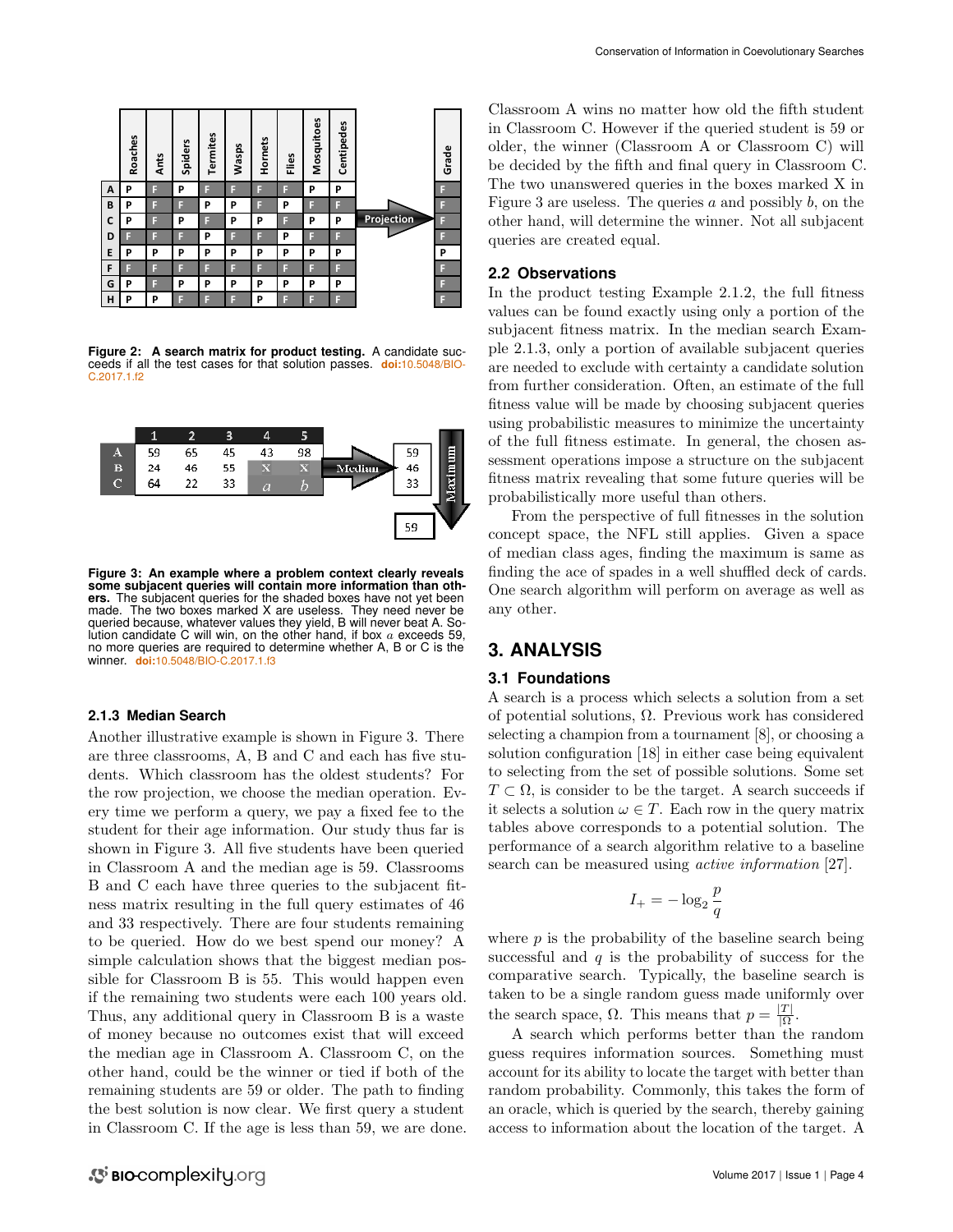common case is the needle in the haystack (NIAH) oracle which indicates only whether or not a given solution is in the target. Using this oracle, it is possible to obtain approximately  $\log_2 \hat{Q}$  bits of active information where  $\hat{Q}$ is the number of queries performed [\[27\]](#page-14-23).

For coevolutionary search, we will consider two classes of oracles. A coevolutionary oracle queries a single cell in the query matrix. This is a subjacent query. A row oracle queries an entire row. This is a full query. A full query is equivalent to several subjacent queries. A full oracle may be much more expensive, or even impossible to query in practice. However, we can still use it as a theoretical construct.

<span id="page-4-1"></span>Theorem 1. Given a query matrix where each value is  $d$ rawn uniformly from any set  $X$ , and there are  $k$  values in each row, any algorithm using full queries of the row oracle is subject to the NFL theorem

Proof. The result of querying a row from the query matrix is a tuple consisting of all the cells in the row. Since each cell is drawn from a uniform distribution on  $X$ , the row is drawn uniformly from a distribution on  $X^k$ . This scenario is equivalent to performing a search on the search space  $\Omega$  where each fitness value is drawn uniformly from the set  $X^k$ . This fits the original formulation of the NFL theorem, and thus it applies.  $\Box$ 

<span id="page-4-0"></span>Theorem 2. For any given algorithm, A, using the  $coevolutionary\ oracle\ and\ making\ Q\ queries, there exists$ an algorithm  $A'$  also making  $\tilde{Q}$  full queries that extracts greater or equal active information.

*Proof.* Let  $A'$  be the same as A except that whenever  $A$ would make a query,  $A'$  will instead:

- Check whether the row containing the query has previously been queried
- If it has not been queried, query that row
- If it has been queried, query another random row

 $A'$  will identify the target whenever A identifies it. Additionally, due to having access to more cells of the table than  $A$ ,  $A'$  may identify the target in cases where  $A$  fails to do so. Thus,  $A'$  will succeed with greater or equal probability as  $A$ . Consequently,  $A'$  will have greater or equal active information.  $\Box$ 

Theorem [2](#page-4-0) shows that any algorithm using a coevolutionary oracle will have equal or less active information to some algorithm using a row oracle. Theorem [1](#page-4-1) shows that if we assume uniform distribution over possible search problems, that algorithm using the row oracle has the same performance as all other algorithms using the row oracle. That algorithm will extract approximately

 $\log_2 Q$  bits of active information which means that for any algorithm using a coevolutionary oracle:

$$
I_{+} \lessapprox \log_2 \hat{Q}.\tag{1}
$$

This allows us to bound the performance of coevolutionary search. In fact, per query, coevolutionary search is less efficient than a search using full queries. This does not mean that coevolutionary search is less efficient in practice. Coevolutionary queries are often much cheaper than row queries. Furthermore, previously published free lunch results stand, in that not all coevolutionary algorithms are created equal. Some algorithms have better performance than others.

Previous work on coevolutionary search has focused on whether or not these algorithms have the same performance. It has been amply demonstrated that the algorithms do have varying performance. However, do these differences in performance give coevolutionary search the ability to solve difficult search problems without exploiting problem-specific information? In some cases, cheaper coevolutionary queries will make some problems solvable. However, when the size of the search space dwarfs the number of available queries, finding a solution remains outside the grasp of coevolutionary algorithms which do not exploit problem-specific information.

## **4. EXAMPLES**

To further demonstrate performance of coevolutionary subjacent queries, we consider several example problems contrasting search performance of various algorithms versus a NIAH algorithm using full queries. The examples are derived from those used in various coevolutionary free lunch proofs.

## **4.1 Algorithms**

For each example, we select from the following menu of search algorithms. All of the algorithms, except for the NIAH, make use of subjacent queries.

• Needle in the Haystack (NIAH)

This algorithm uses full queries. Because of the NFL theorem, all algorithms using full queries have the same performance on average. As a result, we only need to consider one such algorithm which makes a number of random queries that evaluate candidate solutions.

Horizontal

As shown in Figure [4A](#page-5-0), the horizontal algorithm emphasizes depth over breadth. A single candidate solution is queried exhaustively. Then it moves onto another candidate solution. The procedure goes through the fitness matrix row by row, exhaustively evaluating all of the cells in a row before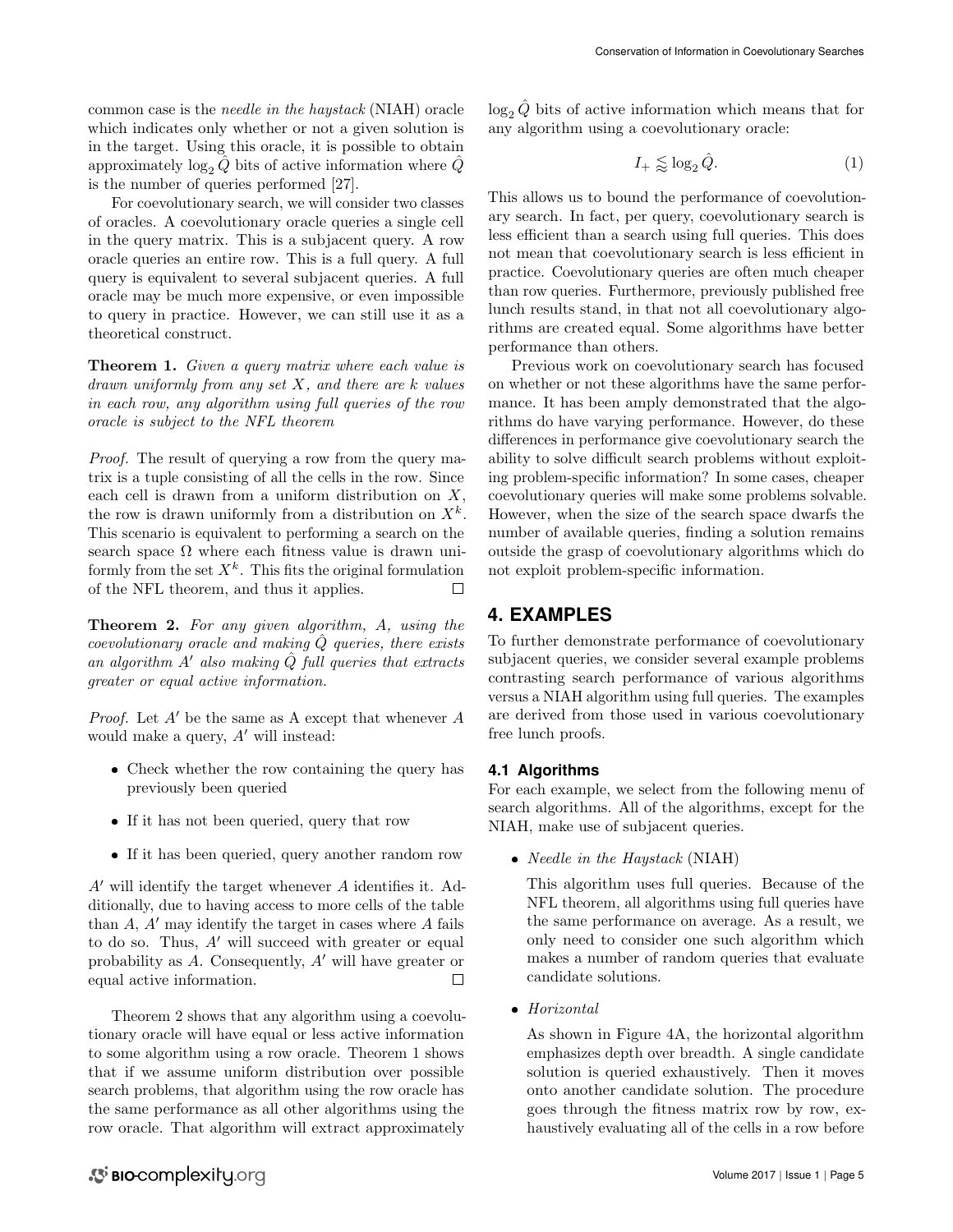

<span id="page-5-0"></span>**Figure 4: Querying strategies for a subjacent fitness matrix.** (A) Queries are made by a horizontal algorithm. All the cells in a row are queried before moving on. (B) Queries made by the vertical algorithm. Only cells in a single column are queried. (C) For the depth search algorithm, a specific number of queries are made into each row. (D) Queries made by the so-far so-good algorithm examines a row until it is impossible for that solution to be in the target. doi:10.5048/B [C.2017.1.f4](http://dx.doi.org/10.5048/BIO-C.2017.1.f4)

moving to the next one. In effect, it uses the coevolutionary queries to simulate a full query and thus always exhibits the performance of the NIAH algorithm with fewer queries.

 $\bullet$  Vertical

This algorithm emphasizes breadth over depth. See Figure [4B](#page-5-0). Each candidate solution is queried once, thereby filling a single column of the subjacent fitness matrix for as many rows as available queries. We assume there are more candidate solutions than queries, and thus the available queries from the first column is never exhausted.

• Depth Search

As seen in Figure [4C](#page-5-0), both the horizontal and vertical algorithms can be seen as special cases of a more general depth search algorithm. The depth search algorithm has a parameter, the search depth, d. For each row, it queries d of the cells. If d is the row size then it is equivalent to the horizontal algorithm. If  $d$  is one, then it is equivalent to the vertical algorithm.

So-far so-good

A so-far so-good search algorithm follows the horizontal search algorithm except that it ceases querying on a row when it is no longer possible for the

solution to be in the target. This is the type of algorithm modeled by Woodward and Neil's terminating free lunch theorem [\[26\]](#page-14-21). The solution concept defines the target, and depending on the type of projection, it may be possible to prove that a solution cannot be in the target given only partial knowledge. How the so-far so-good algorithm applies depends on the specific case, in some cases it may not apply at all.

## **4.2 Methods**

Each problem has a table of possible coevolutionary queries as depicted in Figure [1.](#page-2-0) Depending on the specific problem considered, the values will either be true/false or a real number in the range  $(0, 1)$ . Either way a uniform distribution over the possible values of these queries will be assumed. The difference between the problems is primarily the definition of the solution concept; different rules and projections for the query space to the candidate solution space are defined. The performance of search algorithms will be reported using active information, discussed in Section [3.1.](#page-3-2) The baseline probability is the probability that a uniformly selected candidate solution will be in the target, according to the rule defined for the problem. The probability of success for the comparative search depends on the algorithm being evaluated as well as the number of queries being performed. For either probability, they are determined analytically when possible with the math being found in the appendix. When analysis of the probability proved intractable, we used Monte Carlo methods to simulate the search algorithm and thus estimate the probabilities.

## **4.3 Problems**

## **4.3.1 Insecticides**

In the example represented in Figure [2,](#page-3-0) we have a large number of candidate insecticides and k bugs that can be exposed to each insecticide. We want to find a candidate solution which kills all of the bugs. In terms of the general coevolutionary search in Figure [4,](#page-5-0) each entry in the solution concept vector is projected using the logical AND of the corresponding subjacent matrix row where  $a P = PASS = 1$  and  $F = FAIL = 0$ . A single fail dooms a candidate to lose.

A number of other search problems can be viewed as equivalent to this problem. It is common for a candidate solution to have to pass a number of tests such as correctly deciding whether a position in a string of DNA is a binding site [\[28\]](#page-14-24) or an expression that produces the correct output for certain inputs [\[29\]](#page-14-25) or the correct letter in a phrase [\[30\]](#page-14-26). In each of these cases the problem can be clearly divided into a series of tests, all of which must be passed for a complete solution.

A less obviously equivalent problem is a variation on min-max coevolutionary search [\[8\]](#page-14-5). This is a coevolutionary search where the fitness of a candidate is the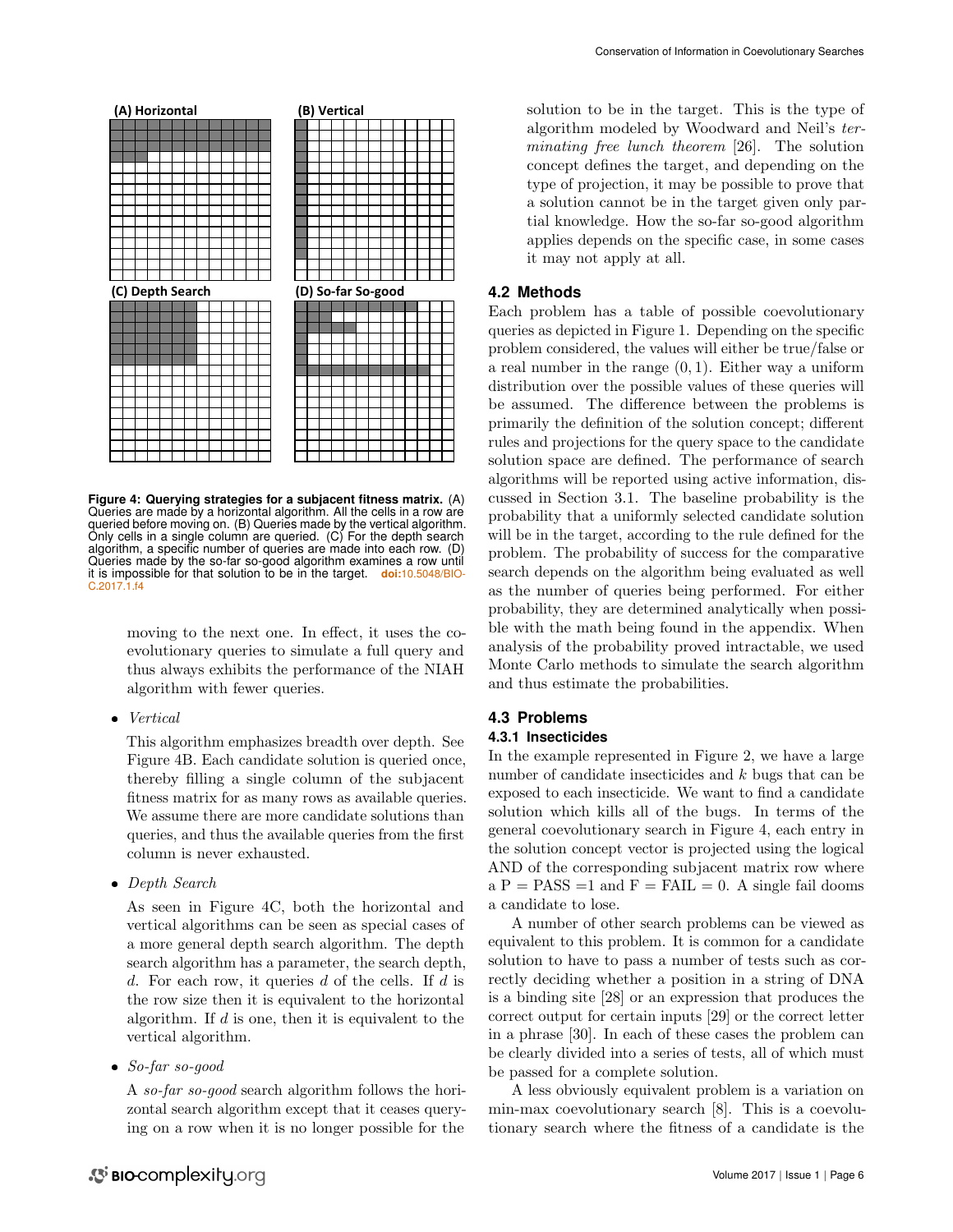

<span id="page-6-0"></span>**Figure 5: Active information in bits for varying queries across the three algorithms for passing test cases.** Data is analytically derived, details are in the Appendix (Section [6.1\)](#page-10-0). There are 10 test cases to pass each with 50% probability. **doi:**[10.5048/BIO-C.2017.1.f5](http://dx.doi.org/10.5048/BIO-C.2017.1.f5)

minimum of the values in the row in the subjacent fitness matrix. Rather than looking for the absolute candidate maximum, we define the target as all solutions with fitness above a certain acceptable threshold. As long as a row contains only values above that threshold, then it can be in the target. Effectively, each row element in the subjacent matrix can be viewed as a link in a chain. We are looking for a chain whose weakest link is sufficiently strong. Each cell in the subjacent query matrix is a test for whether the link's strength is above or below an acceptable threshold. Each individual link must be strong enough, or the chain as a whole will be too weak. Thus each coevolutionary query can be considered as a test which must be passed, just as in the insecticide problem.

In order to apply the so-far so-good algorithm to this problem, we must determine when it is mathematically impossible for a partially queried candidate solution to be in the target. A single failure of an insecticide on a pest demonstrates that it does not pass the criterion. We can stop querying a row as soon as a single test has failed. That is, the algorithm should cease querying a row after a single failing query.

Figure [5](#page-6-0) shows plots of active information for the four algorithms using varying numbers of queries. We see that there is a performance difference between the three coevolutionary algorithms. However, they are all easily beaten by the full query NIAH algorithm.

Figure [6](#page-6-1) shows the number of full queries required in order to obtain the same active information as a varying number of coevolutionary queries. It gives an idea of how many coevolutionary queries are equivalent to a full query. We can view this as a query exchange rate, how many coevolutionary queries it takes to get the



<span id="page-6-1"></span>**Figure 6: The number of full queries required to gain same performance as coevolutionary queries for the passing tests problem.** Data is analytically derived, details are in the Appendix (Sec-tion [6.1\)](#page-10-0). There are 10 test cases to pass each with 50% probability. **doi:**[10.5048/BIO-C.2017.1.f6](http://dx.doi.org/10.5048/BIO-C.2017.1.f6)

same performance as a full query. For example, 100 coevolutionary queries is equivalent to approximately 51 full queries.

The so-far so-good algorithm consistently takes about twice as many queries as the full query search in Figure [6.](#page-6-1) Each test is a Bernoulli trial with expected time  $\frac{1}{p}$  where p is the probability of failure [\[31\]](#page-14-27). In this case  $p = \frac{1}{2}$ , so the expected time is 2. The so-far so-good algorithm thus spends an average of about 2 queries in a row, which is why it takes approximately twice as many queries.

Figure [7](#page-7-0) shows the active information for 100 queries for varying values of  $k$ , the number of test cases to be passed.[1](#page-7-1) The probability of success is set so that the probability of any candidate solution being in the target is 10<sup>−</sup><sup>4</sup> . The graph contrasts having to pass a few hard tests with many easy tests. For small values of  $k$  the algorithms have similar performance because at  $k = 1$ a coevolutionary query is a full query. However, the performance of the coevolutionary algorithm degrades as  $k$  increases. This is intuitive, because when more tests have to be passed each test is less informative.

Figure [8](#page-7-2) shows the active information for varying values of  $k$  where the number of queries is varied. The coevolutionary algorithms have been given  $100k$  queries, whereas the NIAH algorithm's query count is fixed at 100 queries. By performing more queries, the coevolutionary algorithms have better performance than the 100 query NIAH. However, they are are still inferior to the  $100k$ query NIAH.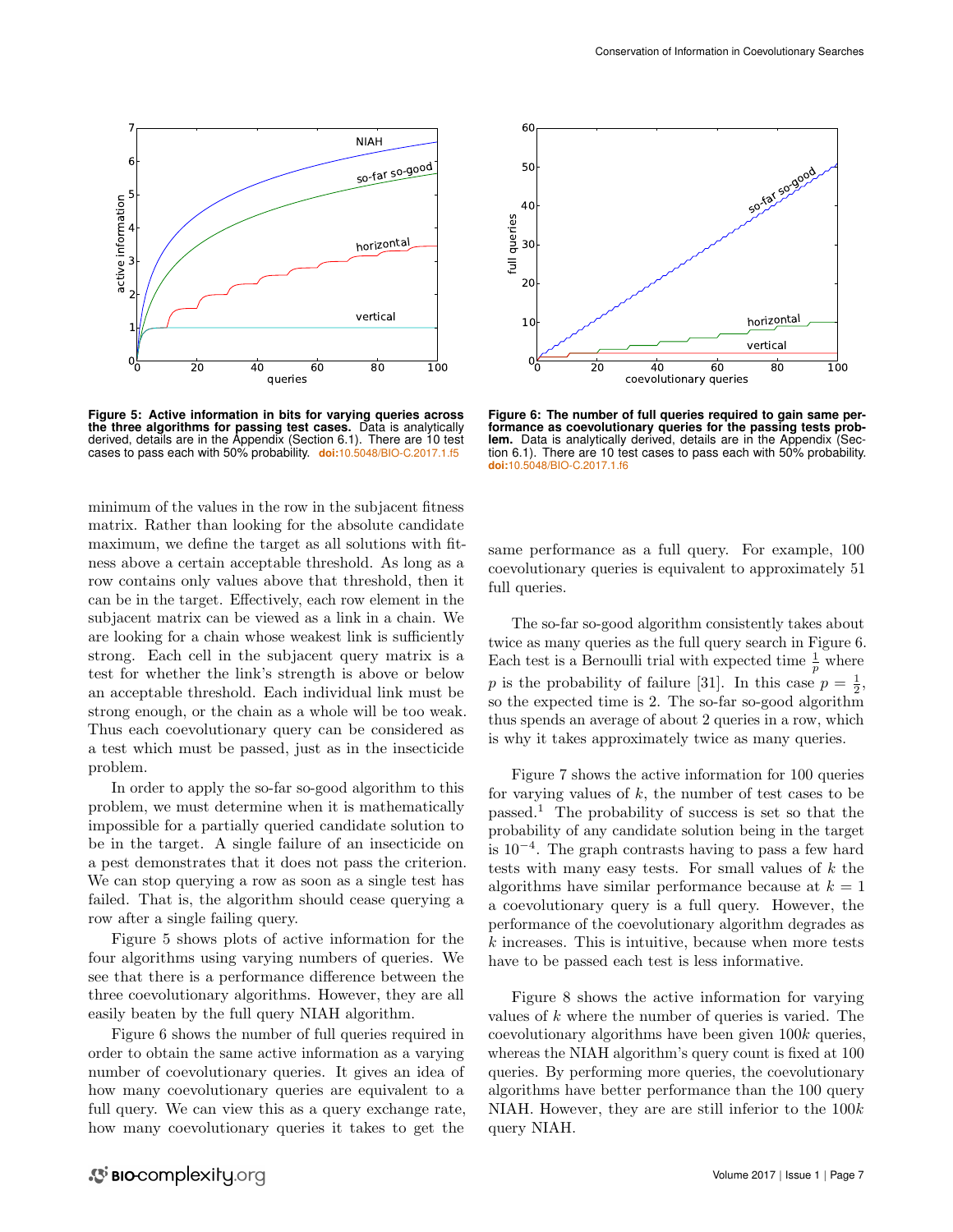

<span id="page-7-0"></span>**Figure 7: Active information for varying numbers of tests (**k**).** Data is analytically derived. Details are in the Appendix (Sec-tion [6.1\)](#page-10-0). Probability of success =  $10^{-4/k}$ . 100 queries are performed. **doi:**[10.5048/BIO-C.2017.1.f7](http://dx.doi.org/10.5048/BIO-C.2017.1.f7)



<span id="page-7-2"></span>**Figure 8: Active information for varying numbers of tests (**k**) with** 100k **queries for all but NIAH, which has 100 queries.** Data is analytically derived, details in the Appendix (Section [6.1\)](#page-10-0). Probability of success = 10−4/k. **doi:**[10.5048/BIO-C.2017.1.f8](http://dx.doi.org/10.5048/BIO-C.2017.1.f8)

**Table 1: A fitness matrix for average showing the averages and the target in bold**

<span id="page-7-3"></span>

| Features |      |      |      | Average |
|----------|------|------|------|---------|
| 0.60     | 0.11 | 0.53 | 0.14 | 0.34    |
| 0.26     | 0.10 | 0.62 | 0.71 | 0.42    |
| 0.50     | 0.61 | 0.36 | 0.10 | 0.39    |
| 0.38     | 0.63 | 0.30 | 0.48 | 0.45    |
| 0.69     | 0.51 | 0.73 | 0.29 | 0.55    |
| 0.37     | 0.84 | 0.28 | 0.60 | 0.52    |
| 0.44     | 0.06 | 0.73 | 0.74 | 0.49    |
| 0.22     | 0.48 | 0.56 | 0.20 | 0.36    |
| 0.37     | 0.50 | 0.69 | 0.40 | 0.49    |
| 0.34     | 0.49 | 0.22 | 0.23 | 0.32    |



<span id="page-7-4"></span>**Figure 9: Active information for finding an average above 0.7 comparing the different algorithms and varying numbers of queries.** Row size is 10. Data is obtained by Monte Carlo. **doi:**[10.5048/BIO-C.2017.1.f9](http://dx.doi.org/10.5048/BIO-C.2017.1.f9)

#### **4.3.2 Average**

In this scenario, each candidate solution has ten different features, each represented by a number between 0 and 1. The goal is to maximize the average or sum of these scores in the selected candidate solution. This is depicted in Table [1.](#page-7-3) We deem a search to have succeeded if it selects a candidate solution with an average score above some threshold. In Table [1](#page-7-3) this is 0.5.

The vertical and horizontal algorithms obviously apply. The so-far so-good algorithm can be implemented by observing whether or not the current average is sufficiently low that no possible values in the rest of the row could bring it above the threshold. Suppose that after querying  $j$  of  $k$  subjacent queries for a given candidate solution we have an average of  $m$ . The highest possible average is if the remaining queries are all 1. Thus the maximum achievable average is:

$$
\frac{jm+(k-j)}{k}.
$$

Queries to a given row will be terminated if the maximum achievable average falls below the desired threshold.

The NIAH algorithm was analyzed as described in the Appendix (Section [6.2\)](#page-12-0), but the horizontal, vertical, and so-far so-good algorithms were evaluated by Monte Carlo simulations. One millions iterations were run for each value.

Figure [9](#page-7-4) shows the active information produced by the various algorithms. The needle in the haystack oracle has the best performance. The so-far so-good algorithm is the best coevolutionary algorithm for more than a few queries. The vertical algorithm performs well for a few

<span id="page-7-1"></span><sup>1</sup> In this and subsequent plots, active information is measured in bits.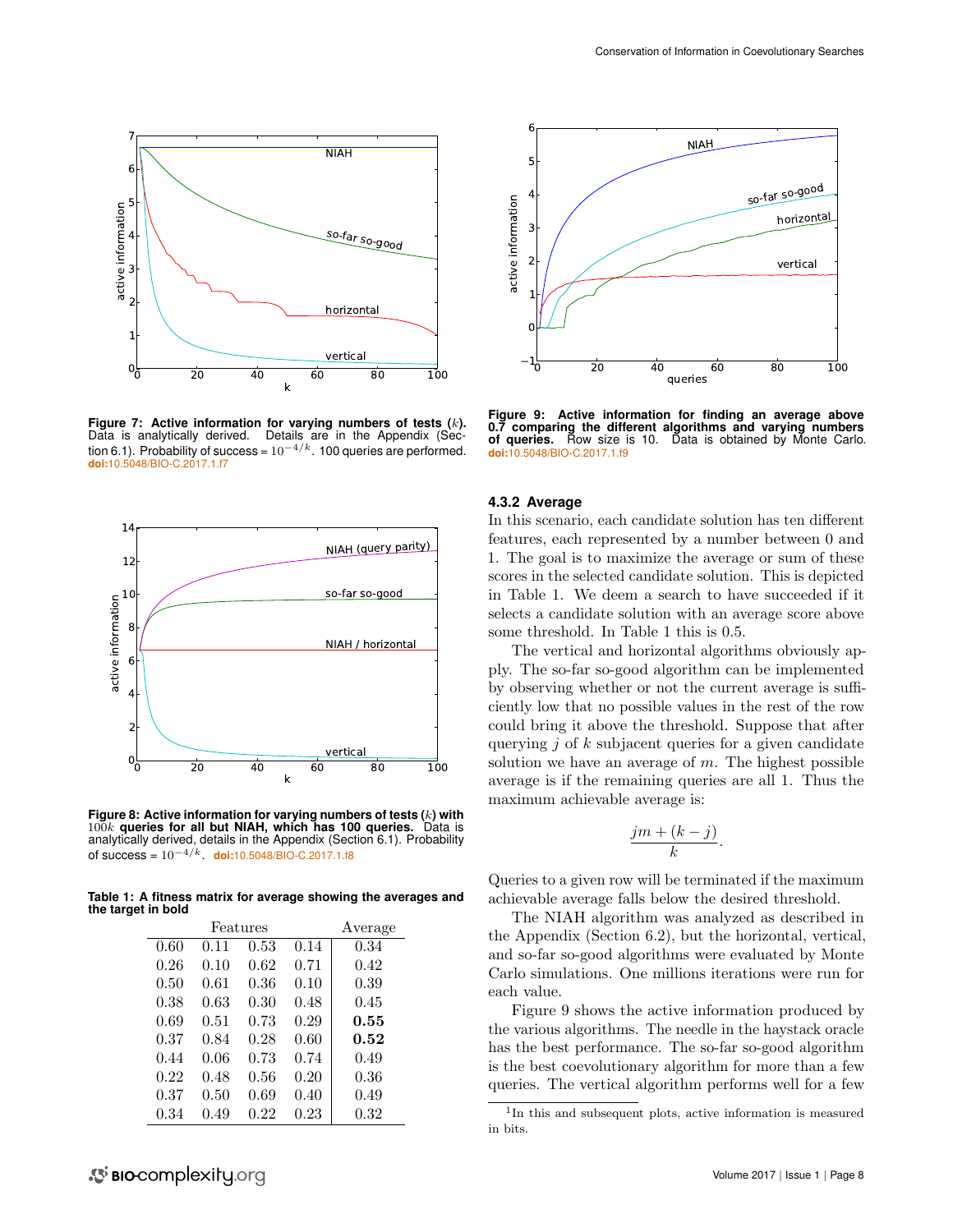

<span id="page-8-0"></span>**Figure 10: Active information for finding an average above 0.7 for varying search depths and 100 queries.** Data is obtained by Monte Carlo. **doi:**[10.5048/BIO-C.2017.1.f10](http://dx.doi.org/10.5048/BIO-C.2017.1.f10)

queries, but its performance plateaus as more queries are made available. The horizontal algorithms consistently trails the so-far so-good algorithm by about one bit of active information.

Both the horizontal and vertical algorithms can be viewed a special case of a more general algorithm. The algorithm has a parameter, the search depth, which determines how many cells from each row are queried. The horizontal algorithm in the above examples queries 10, whereas the vertical algorithm queries 1. Figure [10](#page-8-0) shows the active information for varying search depths. While small search depths have poor performance, all other search depths have similar performance, significantly less then the performance of a NIAH search, and still less than the so-far so-good search.

Figure [11](#page-8-1) shows the active information for different row sizes. For small row sizes, both algorithms have the same performance, because for a row size of one a coevolutionary query is a full query. As the row size increases, the active information extracted by the algorithm decreases.

#### **4.3.3 Pareto Coevolution**

Another possible scenario is Pareto coevolution. In this case each column is a criterion on which the various candidate solutions are judged. For example when purchasing a vehicle, the criterion might be gas mileage, cost, cool factor, etc. A depiction of this scenario is seen in Figure [12.](#page-9-0)

When evaluating multiple criteria, deciding which candidate solution is best can be a problem. For example, one car might have very good gas mileage, but be very expensive, while another car has terrible gas mileage but is cheap. There is no obvious way to break this tie. However, some solutions are clearly worse than others.



<span id="page-8-1"></span>**Figure 11: Active information for finding an average above the threshold given varying row sizes and 100 queries.** Threshold set so that the probability of a randomly selected row being in the target is  $10^{-4}$ . The data is obtained by Monte Carlo simulation. **doi:**[10.5048/BIO-C.2017.1.f11](http://dx.doi.org/10.5048/BIO-C.2017.1.f11)

A car which costs more, gets worse gas mileage and is less cool than another car cannot be the right choice. This is referred to as one solution dominating another. Figure [12](#page-9-0) shows this in the case of the car examples. Several possible cars are dominated because another car is better in both categories.

A Pareto search algorithm keeps track of all of the points which are have not been dominated by another point. This is known as the Pareto front. For the cars in the Pareto front, no car is better in all categories. For the purposes of evaluating algorithm performance, we want to measure the algorithm's success at finding the Pareto front. We can do this by measuring success at finding a dominated point.

The Pareto search algorithm works not by locating the points in the Pareto front but by determining which points are not in the Pareto front. Before any queries are made, based on the available information, no candidate solution dominates any other solution. That is, the initial approximation to the Pareto front includes the entire search space. As queries are made, some points are found to be dominated by other points and are thus removed from the approximation to the Pareto front. Thus we define a search as successful if it finds a dominated point.

We have to change the definition of the baseline search because a single guess no longer makes sense. Instead, the search must guess two points: the dominated point and the point it is dominated by. The search succeeds if the point is so dominated.

To illustrate the so-far so-good algorithm, we make use of the insight of Service et al. [\[17\]](#page-14-13), who observed that we can prove that two points do not dominate one another without querying all of the cells. If the first car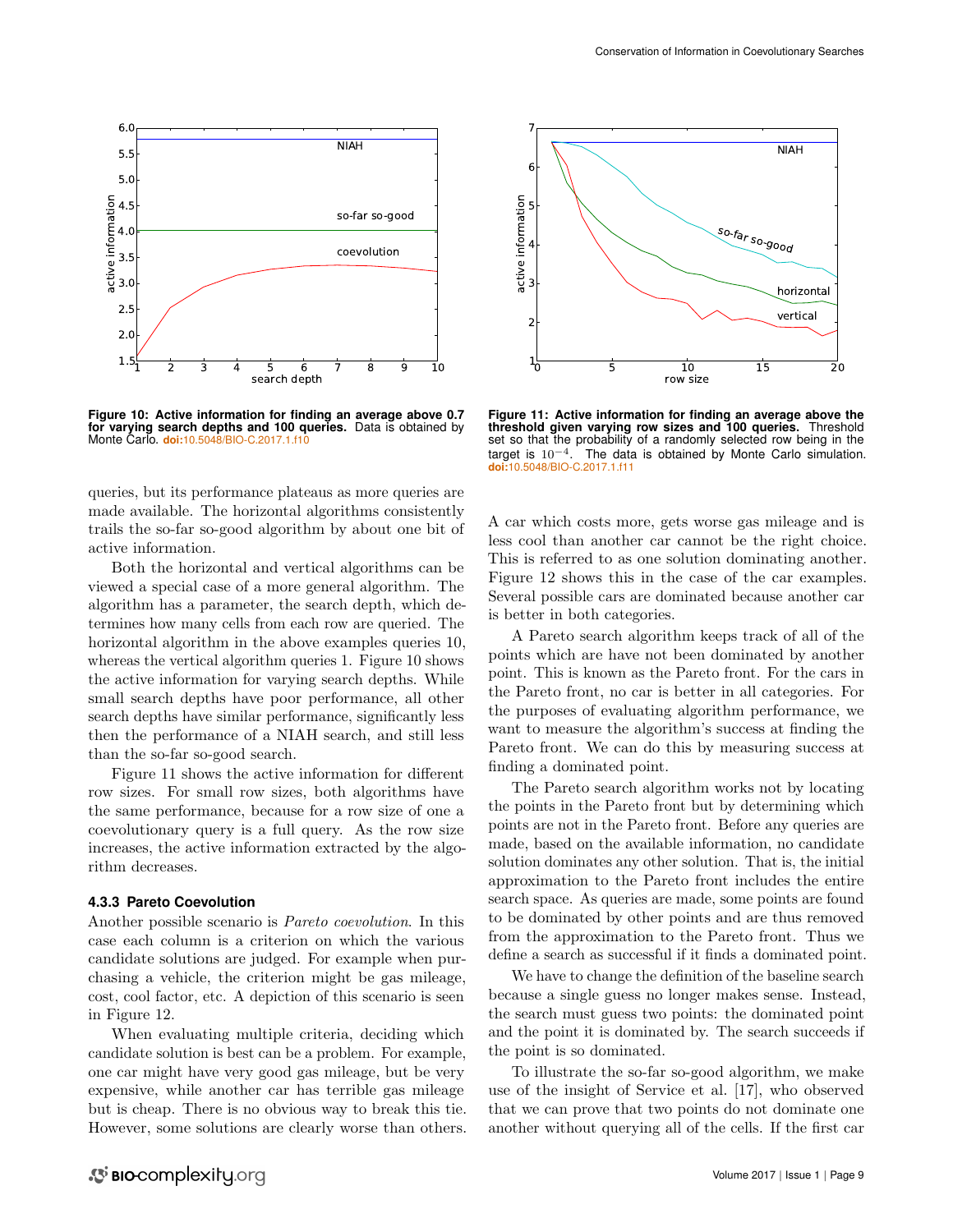

<span id="page-9-0"></span>**Figure 12: Depiction of Pareto optimization for car example. doi:**[10.5048/BIO-C.2017.1.f12](http://dx.doi.org/10.5048/BIO-C.2017.1.f12)

beats the second car on price, but the second car beats the first car on mileage, there is no reason to look at the relative cool factor of either car. It is impossible for either car to dominate the other, so the query can be saved. The algorithm proceeds as the horizontal algorithm does except that a solution is only queried enough to demonstrate that it neither dominates nor is dominated by any other solution.

Figure [13](#page-9-1) shows the performance of the algorithms for varying numbers of queries. The needle in the haystack oracle clearly significantly outperforms either of the coevolutionary algorithms. The vertical algorithm first succeeds with 20 queries, because it is able to to query the two rows completely and thus succeeds if one of them dominates the others. It proceeds in jumps every 10 queries because partially queried rows do not help the algorithm.

The so-far so-good algorithm proceeds better than the vertical algorithm. It first succeeds at 20 queries because it must fully query the dominated and dominating rows to show they are dominated. This requires 20 queries. But because complete rows need not be queried, there are no jumps in performance.

Figure [14](#page-10-1) shows the query exchange rate for coevolutionary and full queries. 100 coevolutionary queries used by the so-far so-good algorithm only equates to 16 full queries.

#### **4.3.4 Best in all Categories**

A related scenario would be to find the candidate solution which is the best in every category. This is related to the scenario considered by Service et al. [\[18\]](#page-14-22). Such a solution will not always exist, but we can still view it as the target of a search. As in other search scenarios, the target set can end up being empty.

Figure [15](#page-10-2) shows the performance of the algorithms



<span id="page-9-1"></span>**Figure 13: Active information for finding a dominated point given different algorithms and varying numbers of queries.** Row size is 10. Data is obtained by Monte Carlo. **doi:**[10.5048/BIO-](http://dx.doi.org/10.5048/BIO-C.2017.1.f13)[C.2017.1.f13](http://dx.doi.org/10.5048/BIO-C.2017.1.f13)

for various numbers of queries. The vertical and NIAH searches have exactly the same performance. Figure [16](#page-11-0) shows the query exchange rate, and there is 1 for 1 exchange rate between full queries and coevolutionary queries.

Why is this the case? The solution concept requires the candidate solution to be the best in every category. Much of the time, no solution will fit the requirements. However, if a solution does fit the requirements, it can be identified by choosing the maximum score for a single criterion.

Figure [17](#page-11-1) shows the active information as it varies for different row sizes. The horizontal algorithm is strongly affected by the row size, but NIAH and vertical algorithms maintain the same performance throughout.

As argued, the performance of the coevolutionary algorithms is bounded by the full algorithm. In this case the nature of the solution concept makes it possible for the performance to be equal.

## **5. CONCLUSIONS**

For the same number of queries, an algorithm using full queries provides a superset of the information of the coevolution algorithm and as such cannot be inferior. In fact, by demonstrating a number of examples drawn from free lunch proofs in the literature, we see that the coevolutionary algorithms often perform noticeably worse than the full query algorithms. However, we have also shown that this is not necessarily the case as one of the examples shows a coevolutionary algorithm with the same performance as the full query algorithm. Nevertheless, the examples suggest that coevolutionary algorithms perform worse or equal to the classical full query algorithm.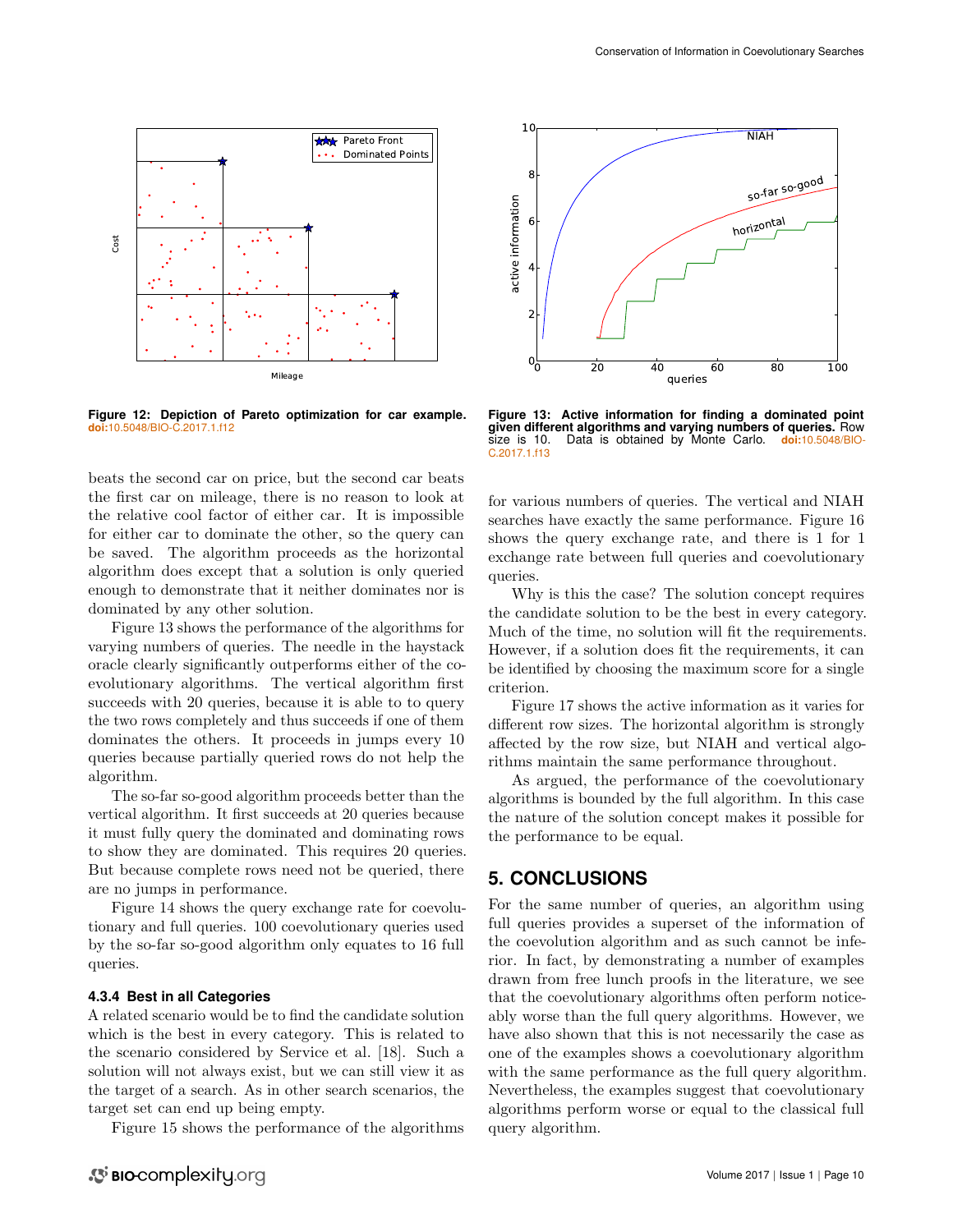

<span id="page-10-1"></span>**Figure 14: Query exchange rate for coevolutionary and full queries for finding Pareto dominated points.** Row size is 10. Data is obtained by Monte Carlo. **doi:**[10.5048/BIO-C.2017.1.f14](http://dx.doi.org/10.5048/BIO-C.2017.1.f14)

We conclude that there is nothing special in a coevolutionary algorithm that absolves it from the necessity of making use of prior information to solve non-trivial searches. If the full query algorithm requires prior knowledge, so do the coevolutionary algorithms because they perform worse than the full query algorithm. None of the free lunch proofs provide evidence that less prior knowledge is required for coevolutionary algorithms. If these apparent free lunches do not provide a mathematical justification for success, what does? The success of coevolutionary algorithms like any other algorithms depends on the use of prior knowledge. The algorithms are designed to exploit the characteristics of the problem being solved.

For example, we have the evolution of sorting networks [\[1\]](#page-13-0), one of the early examples of applying coevolutionary search. But the sorting network was not evolved from scratch, rather

> "because most of the known minimal 16-input networks begin with the same pattern of 32 exchanges, the gene pool is initialized to be homozygous for these exchanges."

This constitutes an initialization of just over half of the genome. Additionally, the genome was structured taking into account the properties of sorting networks:

> "It may be easier, for example, to produce a short correct network by optimizing a slightly longer correct network than by fixing a bug in a short incorrect network. For this reason, we have taken advantage of the diploid representation of a genotype to allow longer networks to be generated as intermediate solutions."

Another example is that of checkers [\[4\]](#page-14-1). The title



<span id="page-10-2"></span>**Figure 15: Algorithm performance for finding a candidate solution which is the best in all categories given differing numbers of queries.** Row size is 10 and total search space size is 1000. Data is obtained analytically, details in the Appendix (Section [6.4\)](#page-13-3) **doi:**[10.5048/BIO-C.2017.1.f15](http://dx.doi.org/10.5048/BIO-C.2017.1.f15)

of the paper indicates that no human expertise was used in the construction of the strategy. However, the human programmers used a min-max search algorithm as well as adjusting the structure of the neural network to include a piece differential. Both of these are uses of prior knowledge about checkers that human experts have inserted into the search algorithm.

The success of coevolutionary algorithms is not due to escaping the "curse" of the NFL theorem. Rather, the coevolutionary algorithms perform worse than the NFL would predict. Of course, when coevolutionary queries are cheaper or obtaining full queries is not practical, subjacent queries will continue to be worthwhile. Nevertheless, from the perspective of the full query algorithm, the NFL theorem still bounds the performance of the algorithm. Coevolutionary algorithms, like other search algorithms, require the exploitation of problem-specific information.

The principle of conservation of information, in the sense described, still stands strong.

# **6. APPENDIX**

#### <span id="page-10-0"></span>**6.1 Test Cases**

- $\bullet$  Let k be the number of test cases that must be passed.
- $\bullet$  Let p be the probability of passing a test case.
- $\bullet$  Let  $Q$  be the number of queries performed.

The probability of a candidate solution being in the target is  $p^k$ . The probability of set of x randomly selected candidate solutions including at least one solution in the target is  $1 - (1 - p^k)^x$ .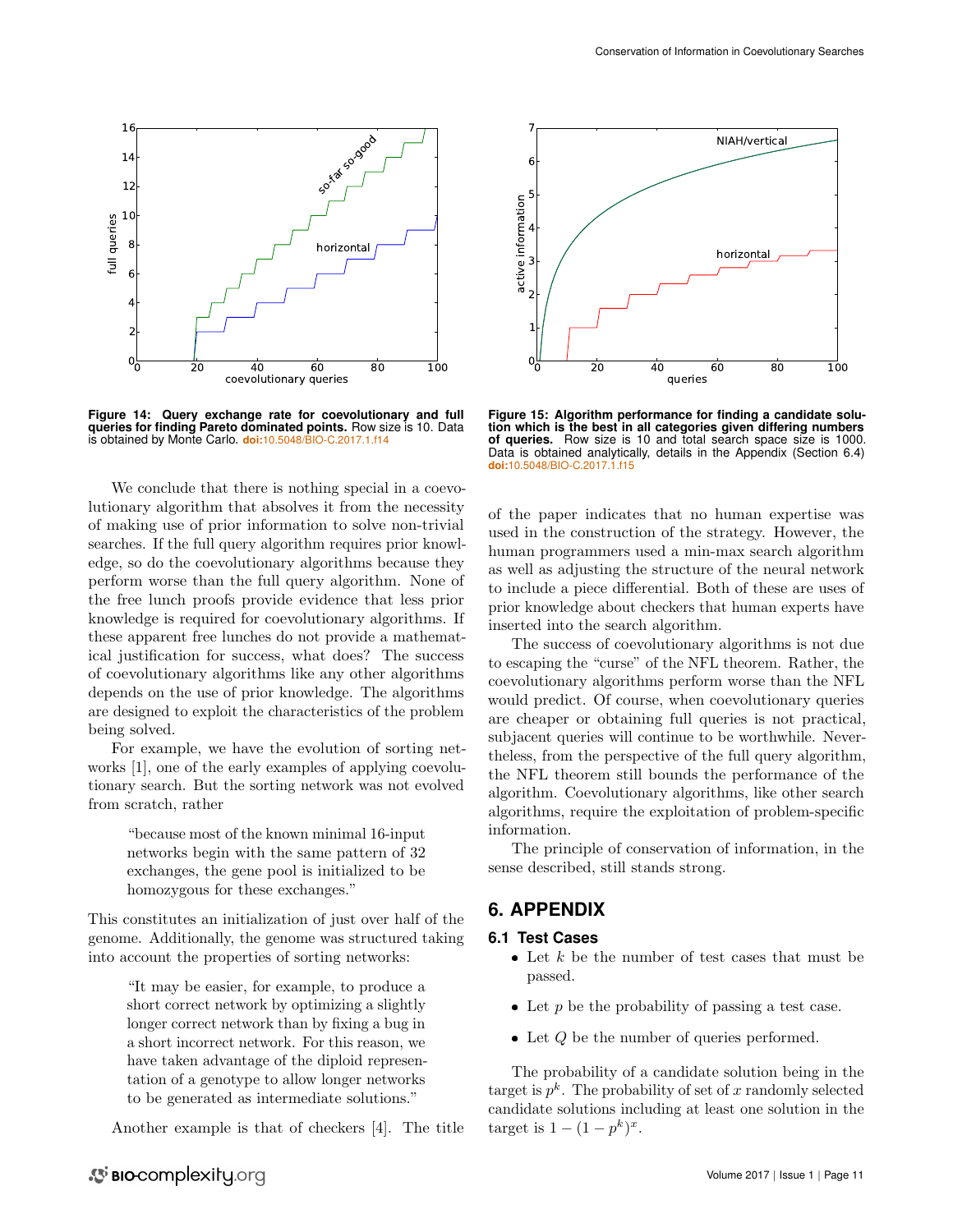

<span id="page-11-0"></span>**Figure 16: Query exchange rate for best in all categories comparing coevolutionary and full queries.** Row size is 15. **doi:**[10.5048/BIO-C.2017.1.f16](http://dx.doi.org/10.5048/BIO-C.2017.1.f16)

#### **6.1.1 NIAH Algorithm**

Let  $F$  be the event that one of the candidate solutions queried is in the target. The probability of success is by the law of total probability

$$
\Pr[S] = \Pr[F] \Pr[S|F] + \Pr[\overline{F}] \Pr[S|\overline{F}]
$$

- $Pr[F] = 1 (1 p^k)^Q$ , the probability of set of Q randomly selected candidate solutions containing the target.
- $Pr[S|F] = 1$ , if an acceptable solution is found, this search algorithm will select it.
- $\Pr[\overline{F}] = (1 p^k)^Q$
- $Pr[S|\overline{F}] = p^k$ , if no queried candidates show an acceptable solution, a random candidate solution is chosen, which will pass if all its tests pass.

Thus

$$
Pr[S] = 1 - (1 - pk)Q + (1 - pk)Qpk
$$
  
= 1 - (1 - p<sup>k</sup>)(1 - p<sup>k</sup>)<sup>Q</sup>  
= 1 - (1 - p<sup>k</sup>)<sup>Q+1</sup>

and

$$
I_{+} = -\log_2 \frac{1 - (1 - p^k)^{Q+1}}{p^k}.
$$
 (2)

This is used for the plots of the NIAH algorithm in Figures [5,](#page-6-0) [6,](#page-6-1) [7,](#page-7-0) and [8.](#page-7-2)

#### **6.1.2 Horizontal Algorithms**

Given Q queries, the horizontal coevolution algorithm queries  $\lfloor \frac{Q}{k} \rfloor$  complete rows. Let F be the event that an acceptable candidate solution is found in those complete rows. Let  $x = Q \mod k$ , the number of queries



<span id="page-11-1"></span>**Figure 17: Active information for finding the best in all cat-egories comparing various algorithms and varying row sizes.** Number of queries is 100 and size of search space is 1000. **doi:**[10.5048/BIO-C.2017.1.f17](http://dx.doi.org/10.5048/BIO-C.2017.1.f17)

performed on the last row before running out of queries. Let  $G$  be the event that none of the  $x$  test cases on the last row were failures.

$$
\Pr[S] = \Pr[F] \Pr[S|F] + \Pr[\overline{F}] \Pr[S|\overline{F}] \tag{3}
$$

- $Pr[F] = 1 (1 p^k)^{\lfloor \frac{Q}{k} \rfloor}$ , the probability of set of  $\lfloor \frac{Q}{k} \rfloor$  randomly selected candidate solutions containing the target.
- $Pr[S|F] = 1$ , if an acceptable solution is in the completely queried rows, this search algorithm will select it.
- $\Pr[\overline{F}] = (1 p^k)^{\lfloor \frac{Q}{k} \rfloor}.$
- $Pr[S|\overline{F}] = Pr[G|\overline{F}]Pr[S|G, \overline{F}] + Pr[\overline{G}|\overline{F}]Pr[S|\overline{G}, \overline{F}]$ by the law of total probability.
- $Pr[G|\overline{F}] = p^x$ , the probability of the x queries on the partially queried row passing.
- $Pr[S|G,\overline{F}] = p^{k-x}$ , the probability the remaining tests pass.
- $\Pr[\overline{G}|\overline{F}] = 1 p^x.$
- $Pr[S|\overline{G}, \overline{F}] = p^k$  if none of the completely queried rows are in the target, and the partially queried row contains a failure, a random row is chosen and success is the probability of all of that row's tests passing.

# S BIO-complexity.org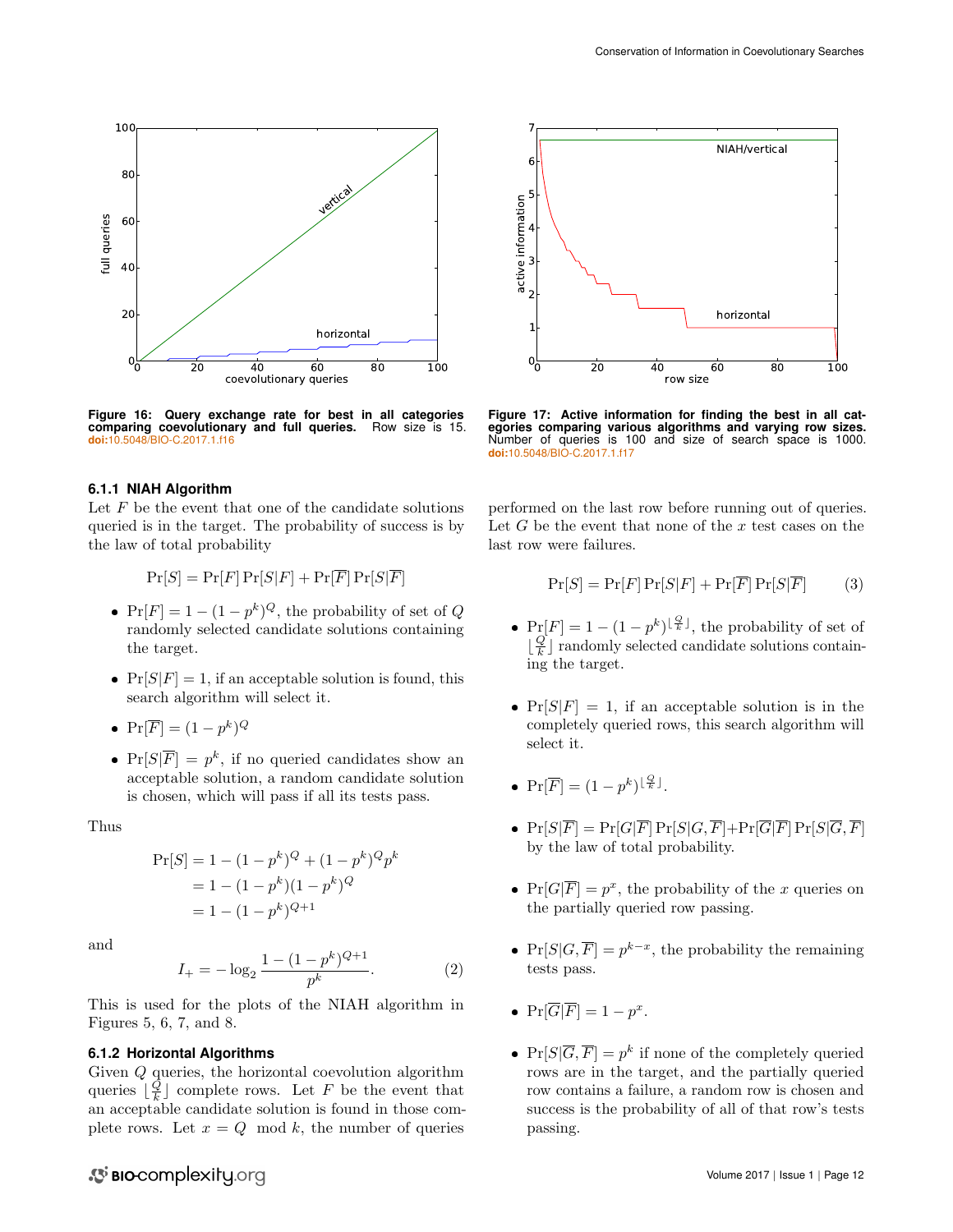$$
\Pr[S] = 1 - (1 - p^k)^{\lfloor \frac{Q}{k} \rfloor} \n+ (1 - p^k)^{\lfloor \frac{Q}{k} \rfloor} (p^x p^{k-x} + (1 - p^x) p^k) \n= 1 - (1 - p^k)^{\lfloor \frac{Q}{k} \rfloor} \n+ (1 - p^k)^{\lfloor \frac{Q}{k} \rfloor} (p^x p^{k-x} + (1 - p^x) p^k) \n= 1 - (1 - p^k)^{\lfloor \frac{Q}{k} \rfloor} (1 - 2p^k + p^x p^k)
$$
\n(4)

As a sanity check, if  $Q \mod k = 0$  then

$$
Pr[S] = 1 - (1 - p^k)^{\lfloor \frac{Q}{k} \rfloor} (1 - 2p^k + p^0 p^k)
$$
  
= 1 - (1 - p^k)^{\frac{Q}{k}} (1 - p^k)  
= 1 - (1 - p^k)^{\frac{Q}{k} + 1}.

When there are no partially queried rows, the performance is the same as a haystack search with less queries. This is used for the plots of the horizontal algorithm in Figures [5,](#page-6-0) [6,](#page-6-1) [7,](#page-7-0) and [8.](#page-7-2)

#### **6.1.3 Vertical Algorithm**

Let  $F$  be the event that at least one of the  $Q$  queries reveals a passing test.

$$
\Pr[S] = \Pr[F] \Pr[S|F] + \Pr[\overline{F}] \Pr[S|\overline{F}] \tag{5}
$$

•  $Pr[F] = 1 - (1 - p)^Q$ 

The probability of at least one passing is one minus the probability of all tests failing.

- $Pr[\overline{F}] = (1-p)^Q$
- $Pr[S|F] = p^{k-1}$

If choosing a row with one passing test, the probability of the rest passing is one minus the probability of the remaining  $k - 1$  elements failing.

•  $Pr[S|\overline{F}] = p^k$ 

If choosing a row without any queries, the probability is that of a random test case passing.

$$
Pr[S] = (1 - (1 - p)^{q})(1 - p)^{k-1} + (1 - p)^{Q}p^{k}
$$
 (6)

This is used for the plots of the vertical algorithm in Figures [5,](#page-6-0) [6,](#page-6-1) [7,](#page-7-0) and [8.](#page-7-2)

#### **6.1.4 So-Far So-Good**

Let  $f(p, k, x, Q)$  be the probability of the so-far so-good algorithm being on a row with  $x$  uncovered passing tests after Q queries, given the probability of a successful test  $p$  and number of tests per solution  $k$ .

Before any queries, the probability of being in the initial state is 1.

$$
f(p, k, 0, 0) = 1 \tag{7}
$$

Whenever a failing test is found, the algorithm moves to a new row with 0 uncovered values.

$$
f(p,k,0,Q) = \sum_{i=0}^{k-1} (1-p)f(p,k,i,Q-1)
$$
(8)  
=  $(1-p)(1-f(p,k,k,Q-1))$  (9)

Whenever a passing test is found, the algorithm stays on

$$
f(p,k,x,Q) = pf(p,k,x-1,Q-1).
$$
 (10)

If a complete acceptable solution is found, the algorithm remains on that row.

$$
f(p,k,k,Q) = pf(p,k,k-1,Q-1) + f(p,k,k,Q-1)
$$
\n(11)

As a sanity check we can sum the probability of being in any row after  $Q$  queries. This should be one: the algorithm will always be in exactly one row.

$$
(1-p)(1 - f(p, k, k, Q - 1))
$$
  
+ 
$$
\sum_{i=1}^{k-1} pf(p, k, x - 1, Q - 1)
$$
  
+ 
$$
pf(p, k, k - 1, Q - 1) + f(p, k, k, Q - 1)
$$
  
= 
$$
1 - f(p, k, k, Q - 1) - p + pf(p, k, k, Q - 1)
$$
  
+ 
$$
\sum_{i=1}^{k-1} pf(p, k, x - 1, Q - 1)
$$
  
+ 
$$
pf(p, k, k - 1, Q - 1) + f(p, k, k, Q - 1)
$$
  
= 
$$
1 - p + \sum_{i=1}^{k+1} pf(p, k, x - 1, Q - 1)
$$
  
= 
$$
1 - p + p
$$
  
= 1

The search succeeds if all of the tests on the current row, including those not yet uncovered pass.

$$
\Pr[S] = \sum_{x=0}^{k} f(p, k, x, Q) p^{k-x}
$$
 (12)

This is used for the plots of the so-far so-good algorithm in Figures [5,](#page-6-0) [6,](#page-6-1) [7,](#page-7-0) and [8.](#page-7-2)

#### <span id="page-12-0"></span>**6.2 Averages**

the same row

The Irwin-Hall distribution gives the distribution of the sum of *n* uniform random variables in the range  $(0, 1)$ [\[32,](#page-14-28) [33\]](#page-14-29). The cumulative density function is

$$
F_X(x) = \frac{1}{n!} \sum_{k=0}^{\lfloor x \rfloor} (-1)^k \binom{n}{k} (x-k)^n \tag{13}
$$

S BIO-complexity.org

Volume 2017 | Issue 1 | Page 13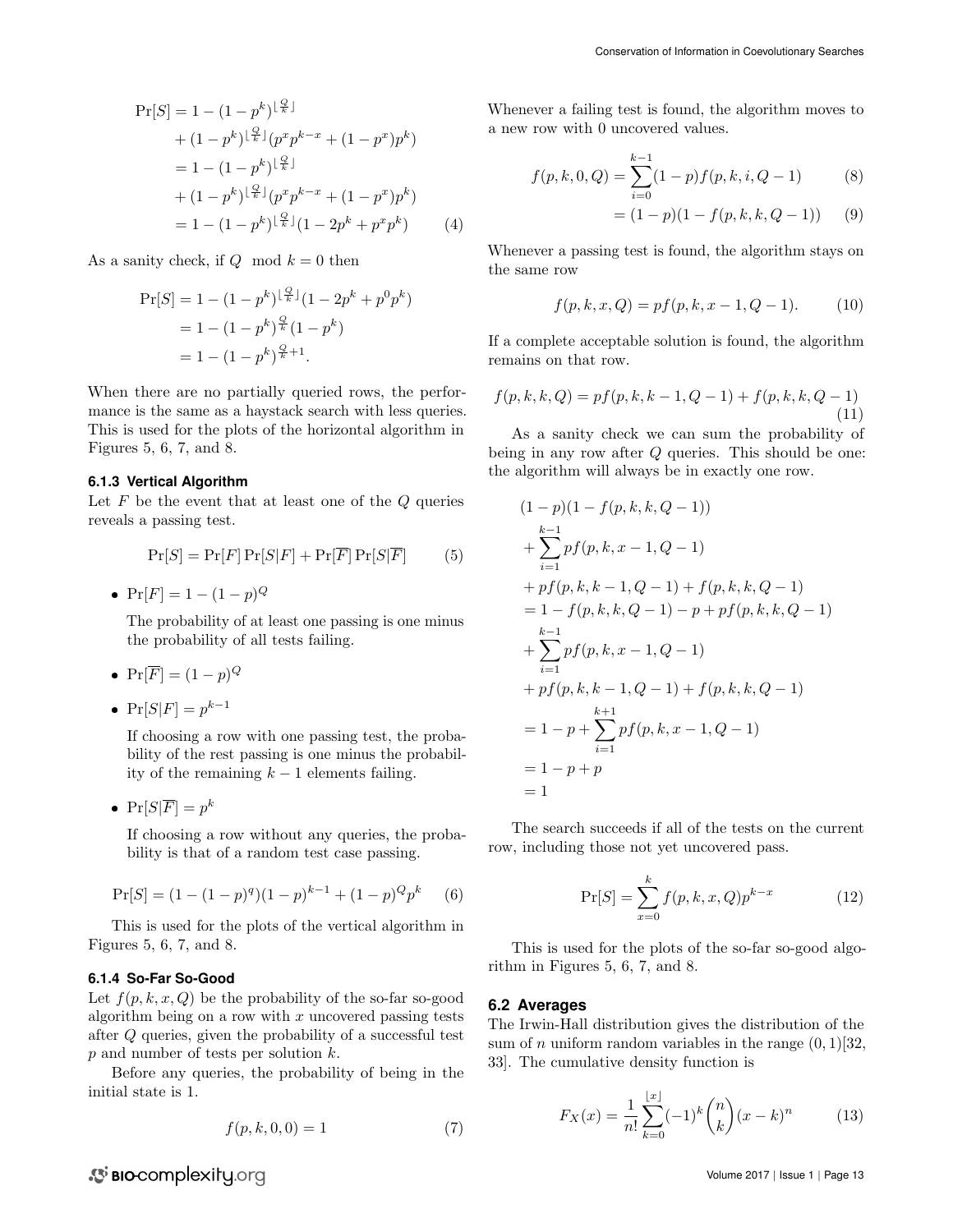where *n* is the number of variables. Let  $V_i$  be the *i*th value in a row, and  $T$  the threshold that must be passed:

$$
Pr[S] = Pr[Average(V_0, V_1, \dots V_{n-1}, V_n) > T] \qquad (14)
$$

$$
= \Pr[Sum(V_0, V_1, \dots V_{n-1}, V_n) > n] \tag{15}
$$

$$
= 1 - \Pr[Sum(V_0, V_1, \dots V_{n-1}, V_n) < n]
$$
\n(16)

$$
=1-F_X(nT) \tag{17}
$$

Consider the probability of success for performing Q random queries. This is one minus the probability of failing all Q random queries

$$
Pr[S] = 1 - (1 - F_X(n * t))^Q
$$
 (18)

The performance of the other algorithms proved intractable by analysis. Instead, one million Monte Carlo trials were run to approximate the average. Figures [9,](#page-7-4) [10,](#page-8-0) [11](#page-8-1) were created using this math and Monte Carlo.

## **6.3 Pareto**

The probability of success for the baseline search is the probability that given two randomly selected rows, the first is dominated by the second. Let  $k$  be the number of variables they are compared upon,

$$
\Pr[S] = \Pr[B \prec_k A] \tag{19}
$$

where  $B \prec_k A$  is that B dominates A over the first k criteria.

Given two iid random numbers, the probability of the first being higher, assuming that probability of equality is negligible, is one half.

$$
\Pr[B \prec_1 A] = \frac{1}{2}
$$

$$
\Pr[B \prec_n A] = \Pr[B \prec_{n-1} A] \Pr[B \prec_n A | B \prec_{n-1} A]
$$

$$
+ \Pr[\overline{B \prec_{n-1} A}] \Pr[B \prec_n A | \overline{B \prec_{n-1} A}]
$$

$$
= \frac{1}{2} \Pr[B \prec_{n-1} A] + 0 \Pr[\overline{B \prec_{n-1} A}]
$$

$$
= \frac{1}{2} \Pr[B \prec_{n-1} A]
$$

which trivially produces

$$
\Pr[S] = \Pr[B \prec_k A] = \left(\frac{1}{2}\right)^k. \tag{20}
$$

This equation is used to compute the baseline for active information in Figures [13,](#page-9-1) [14.](#page-10-1) All other data in those figures was computed by Monte Carlo.

#### **6.4 Best in all Categories**

Let n be the size of  $\Omega$ , the search space. Let k be the size of the rows. Let Q be the number of queries.

Let  $E$  be the event that there exists a candidate solution which dominates in all categories. For this to occur, the candidate solution with the largest score in the first category must also have the largest score in the other categories. Given  $n$  i.i.d random variables, the probability of any particular one being the largest is  $\frac{1}{n}$ . Thus

$$
\Pr[E] = \left(\frac{1}{n}\right)^{k-1} \tag{21}
$$

#### **6.4.1 NIAH**

$$
\Pr[S] = \Pr[S|E]\Pr[E] + \Pr[S|\overline{E}]\Pr[\overline{E}] \tag{22}
$$

$$
= \Pr[S|E] \Pr[E]. \tag{23}
$$

It is impossible for multiple solutions to dominate all other solutions, so the probability of selecting the solution after Q attempts is

$$
\Pr[S|E] = \frac{Q}{n}.\tag{24}
$$

This gives

$$
\Pr[S] = \frac{Q}{n} \left(\frac{1}{n}\right)^{k-1} = \frac{Q}{n^k} \tag{25}
$$

which is the basis of the NIAH performance in Figures [15,](#page-10-2) [16,](#page-11-0) and [17.](#page-11-1)

#### **6.4.2 Vertical Algorithm**

This algorithm will succeed if it queries the row containing the target. This is exactly the same as for the NIAH algorithm. Thus the performance NIAH and the Vertical algorithm is the same in in Figures [15,](#page-10-2) [16,](#page-11-0) and [17.](#page-11-1)

#### **6.4.3 Horizontal Algorithm**

This algorithm will query  $\lceil \frac{Q}{k} \rceil$  values in the first column. The value with the highest probability of being in the target will be selected, and if one of those rows is the target it will succeed. This gives

$$
\Pr[S] = \frac{\lceil \frac{Q}{k} \rceil}{n} \left(\frac{1}{n}\right)^{k-1} = \frac{\lceil \frac{Q}{k} \rceil}{n^k} \tag{26}
$$

which is the basis of the horizontal algorithm performance in Figures [15,](#page-10-2) [16,](#page-11-0) and [17.](#page-11-1)

- <span id="page-13-3"></span><span id="page-13-0"></span>1. Hillis WD (1990) Co-evolving Parasites Improve Simulated Evolution as an Optimization Procedure. Physica D: Nonlinear Phenomena 42:228–234. **doi:**[10.1016/0167-](http://dx.doi.org/10.1016/0167-2789(90)90076-2) [2789\(90\)90076-2](http://dx.doi.org/10.1016/0167-2789(90)90076-2)
- <span id="page-13-1"></span>2. Sims K (1994) Evolving 3D Morphology and Behavior by Competition. Artificial Life 1:353-372. **doi:**[10.1162/artl.1994.1.353](http://dx.doi.org/10.1162/artl.1994.1.353)
- <span id="page-13-2"></span>3. Darwen PJ (2001) Why Co-Evolution beats Temporal